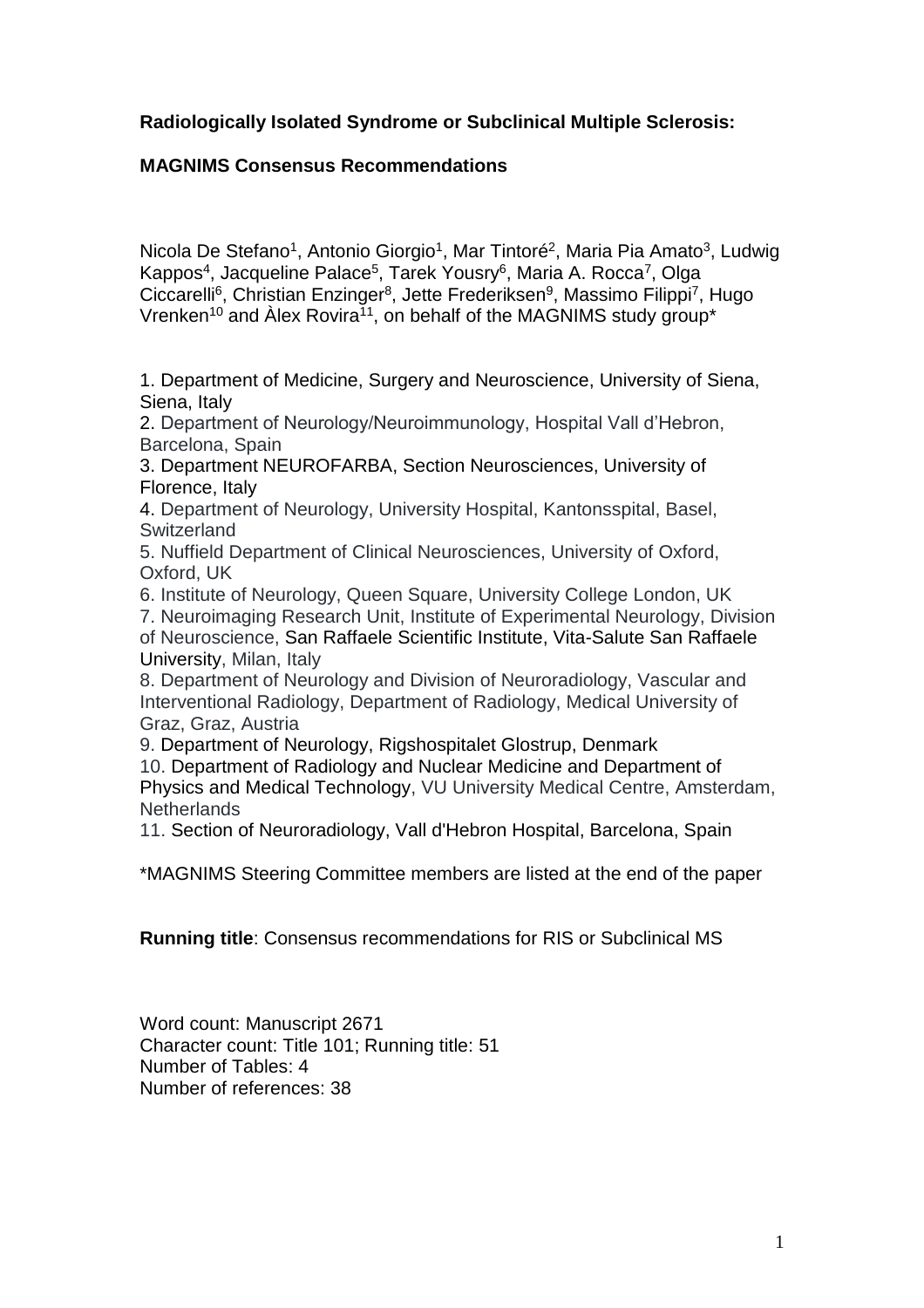Reprint requests and correspondence to: Nicola De Stefano, MD PhD Department of Medicine, Surgery and Neuroscience University of Siena Viale Bracci 2 53100 Siena, Italy Tel: +39-0577-233432 Fax: +39-0577-233411 E-mail: destefano@unisi.it

#### **Author contribution**

NDS and AR developed the idea for the meeting, organised it, chaired it, and framed the structure of this Review.

AG, MT, LK, JP, TY, MAR, OC, CE, JF, MF, HV participated in the meeting, summarised different aspects for the discussions, and took part in the discussions.

MPA was involved after the meeting for critical discussion and revision.

The complete Review was commented on, revised, and approved by all authors.

### **Financial disclosure**

The authors declare no competing interests relative to this manuscript